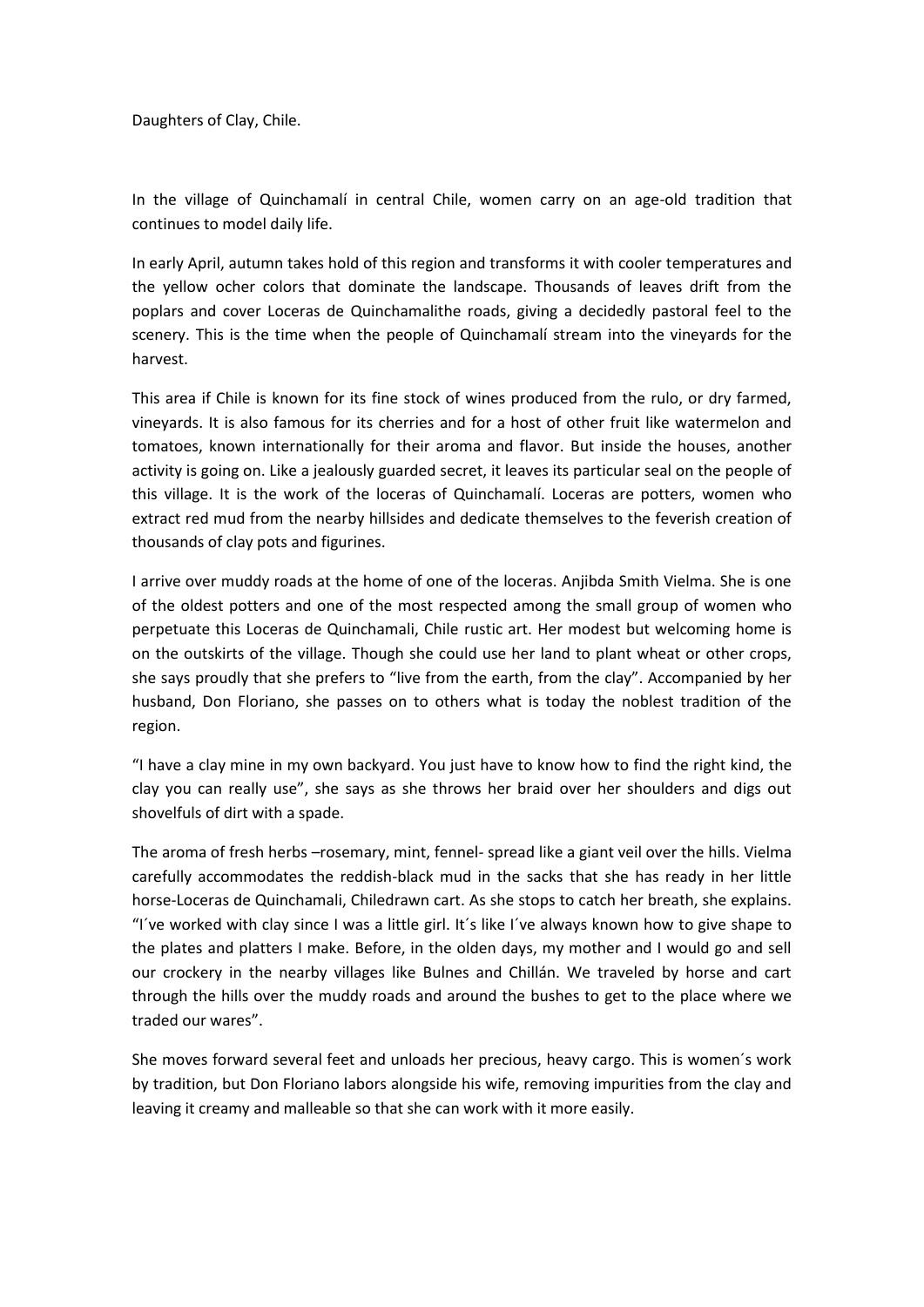My first visit is a short one. Most potters consider their work to be personal, almost private, and I want to be respectful. Perhaps their feeling is a vestige of the past when being a potter was considered less than dignified work, when the making of clay "trinkets" was associated with the lowest castes of the colonial world. The mestizos of the new world once said that it wasn´t seemly "to work with mud." Today this has changed for many loceras, and visitors can even find workshops where they're invited to observe pots being created. It's value added for the tourist. But whether it is for reasons of professional secrecy or because of the stigmas from the past, the first approach with an artist should be made carefully.

I return a few days later and find Vielma sitting in a chair at the doorway of her house with a fistful of clay in her hands. This amazing woman is skillfully giving shape to a small object, casually pushing Loceras de Quinchamali her long gray braid of hair out of the way from time to time as she works. The clay she is kneading has recently been removed from a plastic bag that has conserved its moisture. She is molding what looks like a little jug that will soon take the form of a mate cup. Sitting next to her, I can see how the fine clay begins to be transformed into a figure of ornamental value. Better yet, it´s useful, even as it maintains a profound aesthetic sense. It looks so easy, but an amateur would take hours to do this, and with far less desirable results.

"The first thing you have to do," she explains, "is to clean the clay by stepping on it with your feet. After you make a piece like the one you´re holding in your hands right now, you let it rest for a few days. Then you polish it and scrape it with these tools. "She shows me a washbowl full of little stones of various sizes, knives without handles, seashells, and all kinds of metal instruments and wooden sticks. "A few days later, when the piece is set, you have to scrape it again. Then you make the decorative drawings and you put on the handles. You let it rest again, and then you get to the fun part. You have to put horse dung on the fire, and you have to cook the pot until it gets a good reddish hue".

This part of the work turns out to be complicated, since we have to go into a small room where the smoke is so dense we can hardly see the pots that are just inches from the bonfire. "Now take theLoceras de Quinchamali pitchfork and bring out one of the bowls. Be careful and don´t touch it, because we don´t have a hospital nearby. "My eyes are stinging from the smoke, but I manage to move the bowl away from the burning fire and leave it on the floor. Soon it will be covered in straw, which will give the pot a black color as it burns. "If you just let it cool in the air, it will stay red, like the color of the clay," she says.

This instructive class, though my eyes are still watering and irritated, Vielma takes me into the heart of Quinchamalí to visit Buenaventura Ulloa, who seems to have been designated to tell others about the town´s culture. (She unfortunately died last November 2005). As we walk through her garden, shaded by a large wisteria vine, Ulloa tells me that this tradition of pottery making originated in the region´s Mapuche settlements. The tradition continued under Spanish colonial rule, when inhabitants began to make large clay pots for storing grain at harvest time. Some of these enormous crocks can still be found in the old storehouses scattered throughout the area. Initially, the loceras made kitchenware: bowls, pitchers, and plates. But as the years passed, the women became aware of a demand for decorative pieces. Today, the workshops in